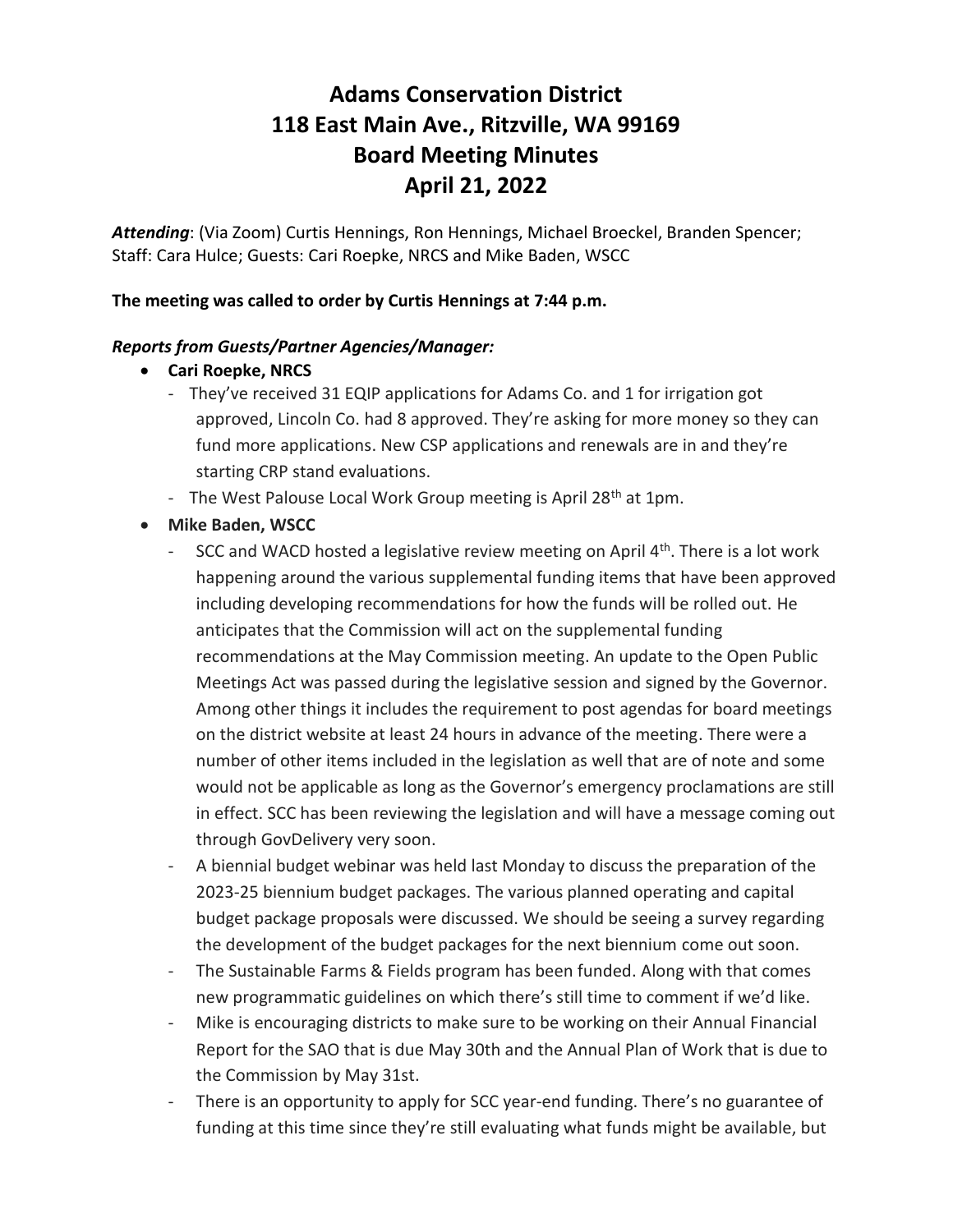he thinks it's a great opportunity to look into if needed. Requests are due by May 2nd.

- Just a reminder that projects using Implementation (IM) funds must be fully completed by June 30th.

# • **Cara Hulce, Manager**

- Cost-shares for the Hexprotect project are ready for the board to review.
- The cultural survey report for Harder's wells should be completed within the next couple weeks.
- Cara has been working with Corey Fedie on his windbreak/wildlife planting design and will be following up with Connor tomorrow to review the project and start getting help with future planning. An amendment to include Fedie's project in the Lincoln County CD technical assistance agreement for IM projects is ready for the board to review.
- Since there's still some IM funding remaining Cara asked Mike if he thought it would be okay to use it to implement the irrigation portion of Fedie's project before the end of June. Mike said since the irrigation itself doesn't provide a conservation benefit, he believes it needs to be combined with the windbreak before SCC can cover the expense, but he'll double check.
- Branden finds it disappointing that SCC won't allow practices to be installed independently that are part of a conservation project, especially when there's funding available that would otherwise have to be returned to the state.

# *Minutes***: Branden moved to approve the meeting minutes for March 17, 2022. Michael seconded the motion; motion passed.**

# *Financial Report:*

The board discussed check # 14233 to BIE which was approved with the November 2021 financials but didn't clear until March 2022.

**Michael moved to approve the financial report for March 2022 showing end balances of \$117,882.41 (money market) and \$142,693.18 (checking), and all ACH/EFT transactions from March 3 – April 1, 2022. Total deductions \$5,489.28 and liability \$1,304.40. Branden seconded the motion; motion passed.**

# *Old Business:*

- Curtis and Branden will try to get the pickup towed to Pete's garage on April 28<sup>th</sup> to get the catalytic converter replaced.
- The board discussed getting the sign up along I-90 to advertise ACD.
- Curtis reported that there wasn't any water at Gray Rd. over the past few months and without that flow they were unable to back up water at the dam and flood the wetland area. He talked to Kevin Brown at DOE who's not sure yet if the preliminary permit will need to be extended to a 3<sup>rd</sup> year for further monitoring.

- There was discussion on how to use the remaining IM funding. The board decided it would be best to hold off on purchasing a new vehicle at this time and use the funds to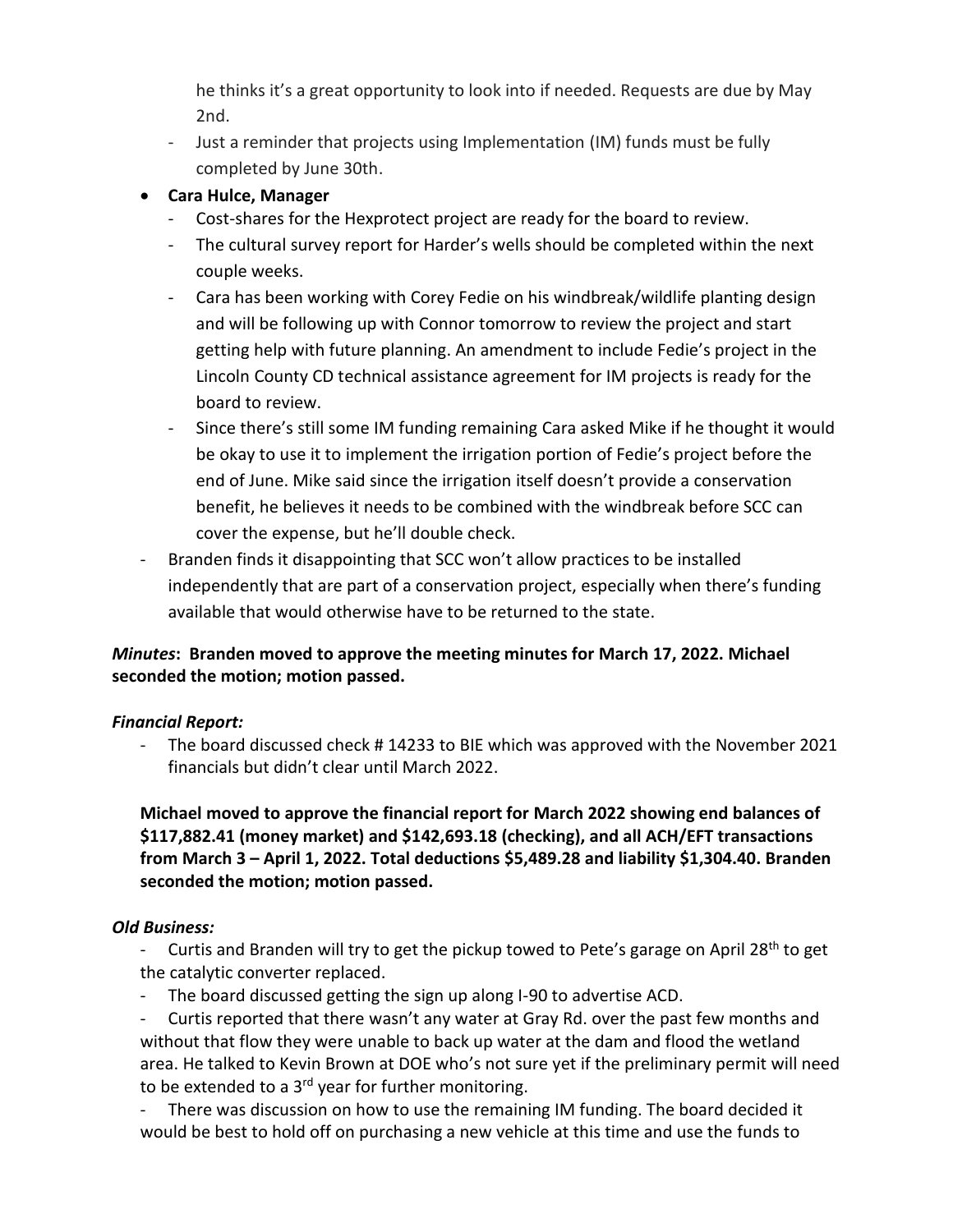upgrade the boardroom for virtual communication and improve Cara's equipment for working remotely. Michael suggested looking into Owl Labs and getting in touch with Gigamedics for possible equipment and setup support. Cara will follow up with Courtney to get SCC approval and work on getting tech upgrades in place as soon as possible so we're ready for virtual communications from the boardroom once the public meeting emergency status is lifted.

#### *New Business:*

- The board reviewed Branden Spencer's cost-share agreements for assistance to install Hexprotect Aqua tiles on the surface of 2 livestock watering troughs.

**Michael moved to approve Spencer's cost-share agreement for assistance to install Hexprotect tiles in his Old Rangeland trough. Ron seconded the motion; motion passed. Branden abstained from voting.**

**Ron moved to approve Spencer's cost-share agreement for assistance to install Hexprotect tiles in his Overpass Field trough. Michael seconded the motion; motion passed. Branden abstained from voting.**

- The board reviewed Ron Hennings's cost-share agreements for assistance to install Hexprotect Aqua tiles on the surface of 6 livestock watering troughs.

**Branden moved to approve Hennings's cost-share agreement for assistance to install Hexprotect tiles in his Cow Lake trough. Michael seconded the motion; motion passed. Ron abstained from voting. Board will sign the cost-share once it's signed by the landowner.**

**Michael moved to approve Hennings's cost-share agreement for assistance to install Hexprotect tiles in his Windmill trough. Branden seconded the motion; motion passed. Ron abstained from voting. Board will sign the cost-share once it's signed by the landowner.**

**Branden moved to approve Hennings's cost-share agreement for assistance to install Hexprotect tiles in his Gravel Pit 1 trough. Michael seconded the motion; motion passed. Ron abstained from voting.**

**Branden moved to approve Hennings's cost-share agreement for assistance to install Hexprotect tiles in his Gravel Pit 2 trough. Michael seconded the motion; motion passed. Ron abstained from voting.**

**Branden moved to approve Hennings's cost-share agreement for assistance to install Hexprotect tiles in his two Simas North troughs. Michael seconded the motion; motion passed. Ron abstained from voting.**

- The board reviewed an amendment to the technical assistance (TA) agreement with Linconln County CD for IM projects that would include providing TA for Corey Fedie's windbreak project.